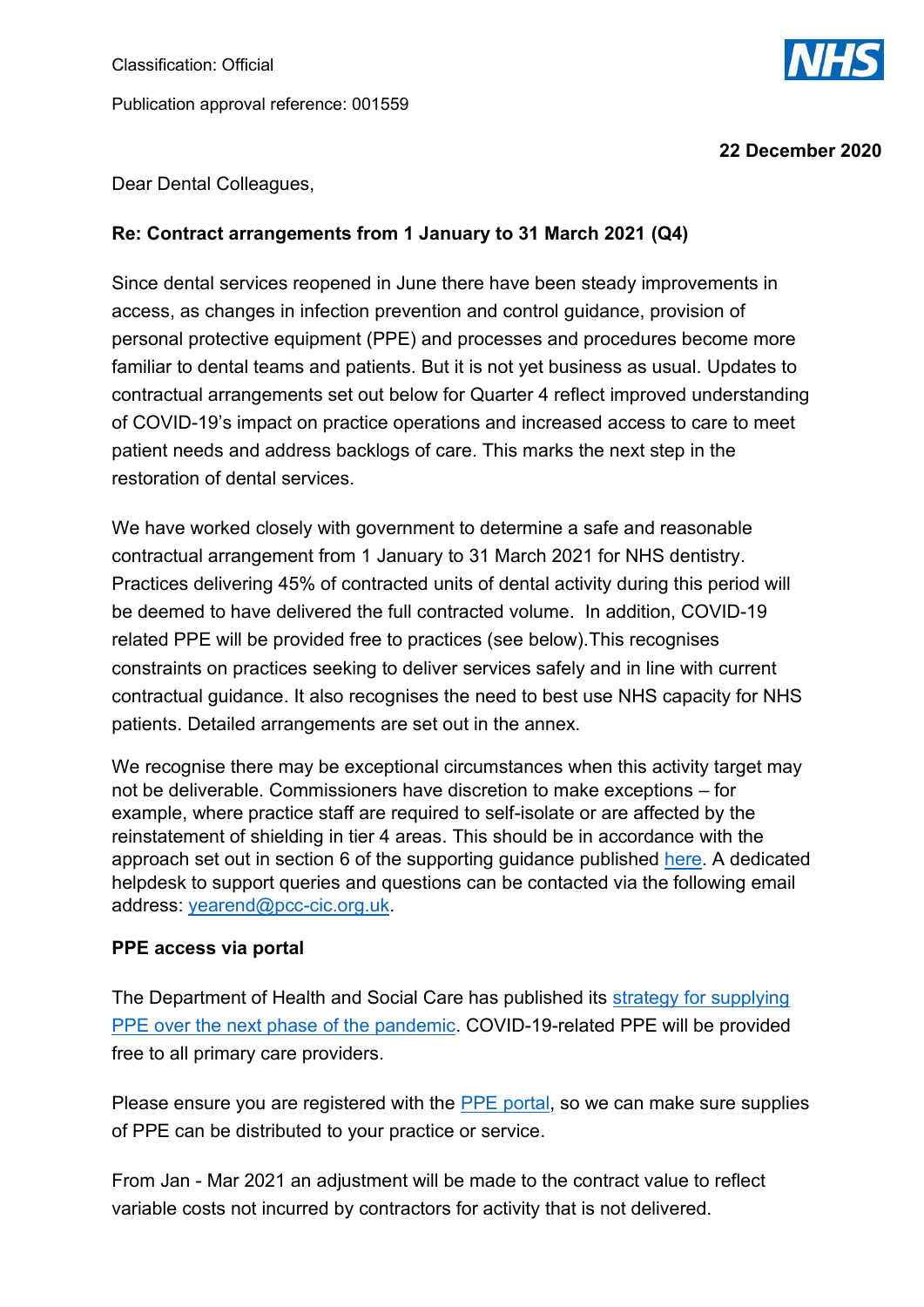Contractors will access PPE via the PPE portal and in line with the government's strategy. This will replace current arrangements, in which the increased PPE costs were largely covered by the practices retaining the payment for variable costs for activity which was not delivered. For contractors eligible for reimbursement of PPE costs since the start of the pandemic, the guidance is available [here.](https://www.gov.uk/government/publications/ppe-reimbursement-for-non-hospital-providers)

Further information on the portal supply can be found on the [DHSC guidance page.](https://www.gov.uk/guidance/ppe-portal-how-to-order-emergency-personal-protective-equipment) If providers have any queries, or have not received an email invitation, please contact the DHSC PPE portal customer services on **0800 876 6802**.

#### **New NHS dentistry and oral health bulletin**

In October we launched the *NHS dentistry and oral health update*, rounding up all the latest professional news and important resources for anyone working in NHS dental services. News will continue to be shared in the primary care bulletin too. Although this bulletin is for NHS dental teams, private practices are welcome to sign up as they may find this information of interest. Please click [here](https://www.england.nhs.uk/email-bulletins/dentistry-oral-health-update/) to subscribe.

## **Weekly primary care bulletin**

Please subscribe to the weekly [primary care bulletin](https://www.england.nhs.uk/email-%20bulletins/primary-care-bulletin/) as this is the quickest and most effective way to access the latest information you will need. Previous issues are on our website [here.](https://www.england.nhs.uk/coronavirus/primary-care/other-resources/primary-care-%20bulletin/)

#### **Look after yourself too**

Please remember to keep yourself safe and seek help if you think you need any. Staff can access free wellbeing support, free coaching and access volunteer support who can deliver groceries, medication and essential items, by calling **0808 196 3646**.

Kind regards,

**Gabi Darby** Interim Director of Primary Care Commissioning Transformation

**Sara Hurley** Chief Dental Officer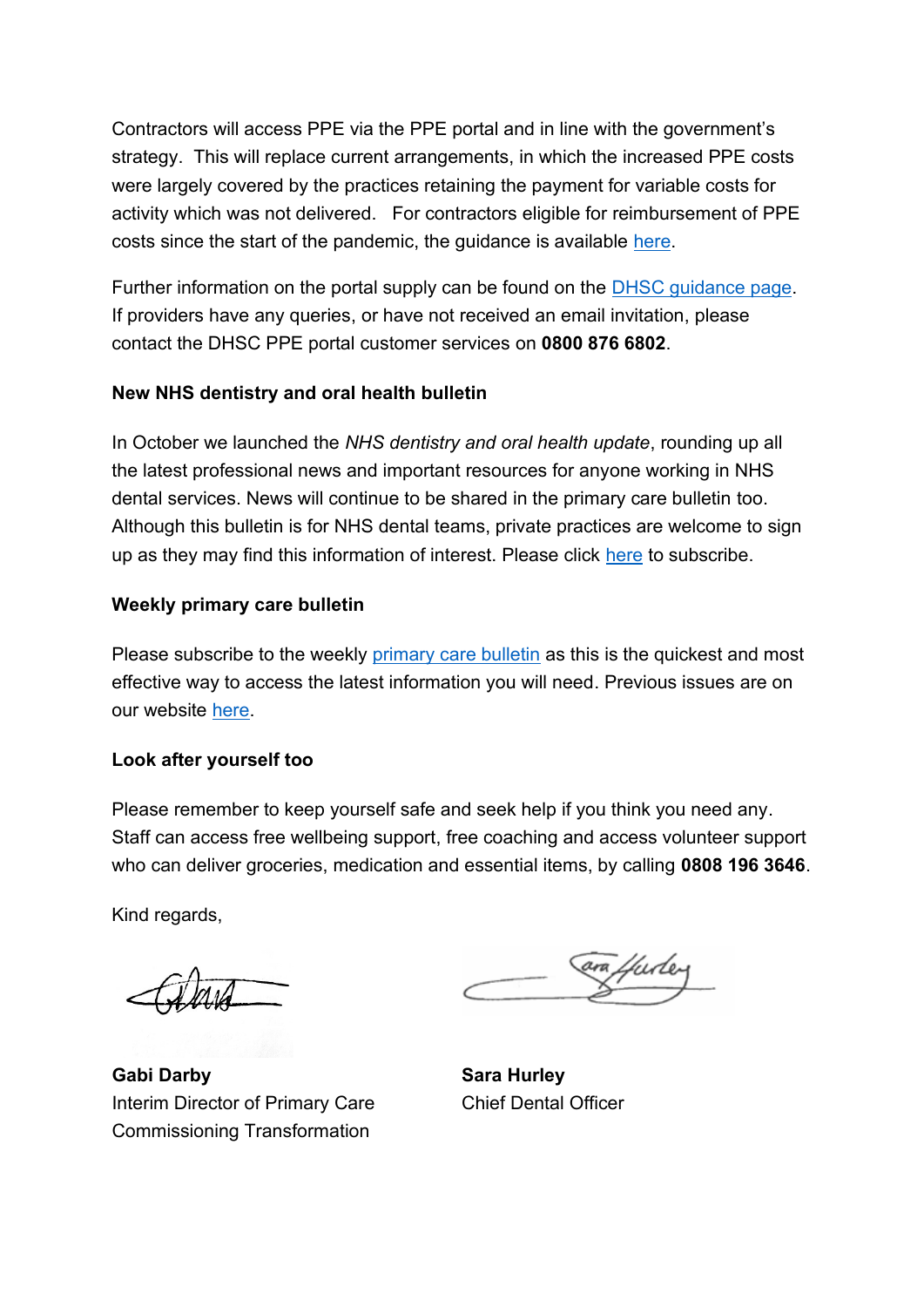#### **Annex: Contractual arrangements up to 31 March 2021**

This annex sets out the agreed arrangements for this period. It is associated with delivery of services against the current [standard operating procedure](https://www.england.nhs.uk/coronavirus/publication/dental-standard-operating-procedure-transition-to-recovery/) (SOP). Contractual arrangements will, by default, revert to normal in April 2021. However, we (NHS and the government) will keep the situation under review to explore how best to support contractors in delivering prevention, improving access and addressing health inequalities.

From 1 January 2021, arrangements will be based on the usual contractual metrics: units of dental activity (UDAs), units of orthodontic activity (UOAs), and courses of treatment (COTs). We will waive certain clawback rights for practices that meet the conditions below. The adjusted NHS target for contracts is **45% of the NHS contract target, measured in UDAs, and 70% of the NHS contract target, measured in UOAs only**, to be delivered between 1 January and 31 March 2021.

#### **Table 1: General contracts**

| April 2020 - December 2020                                      | January 2021 - March    |
|-----------------------------------------------------------------|-------------------------|
|                                                                 | 2021                    |
| Deemed to have delivered 100% of 9/12ths of annual contracted   | Required to deliver 45% |
| UDA activity if conditions in preparatory letters have been met | of 3/12ths of annual    |
|                                                                 | contracted UDA activity |

#### **Table 2: Orthodontic contracts**

| April 2020 - December 2020                                                              | January 2021 – March    |
|-----------------------------------------------------------------------------------------|-------------------------|
|                                                                                         | 2021                    |
| Deemed to have delivered 100% of 9/12ths of annual contracted   Required to deliver 70% |                         |
| UOA activity if conditions in preparatory letters have been met                         | of 3/12ths of annual    |
|                                                                                         | contracted UOA activity |

Guidance and principles for commissioners to follow in relation to Community Dental Services (CDS) and Any Qualified Providers (AQPs), operating under local Personal Dental Services (PDS) agreements across regions, will be clearly set out within supporting guidance.

DHSC will issue arrangements for General Dental Services (GDS) contracts and PDS agreement holders operating under prototype contract arrangements.

Commissioners should consider contractor exceptional circumstances as detailed in the supporting guidance [here,](https://www.nhsbsa.nhs.uk/dental-provider-assurance/dental-assurance-reviews/mid-yearyear-end-contract-reconciliation) recognising the current context.

Practices are asked to meet, and declare that they have met, a set of conditions to be eligible for clawback rights to be waived. Breach of these conditions will result in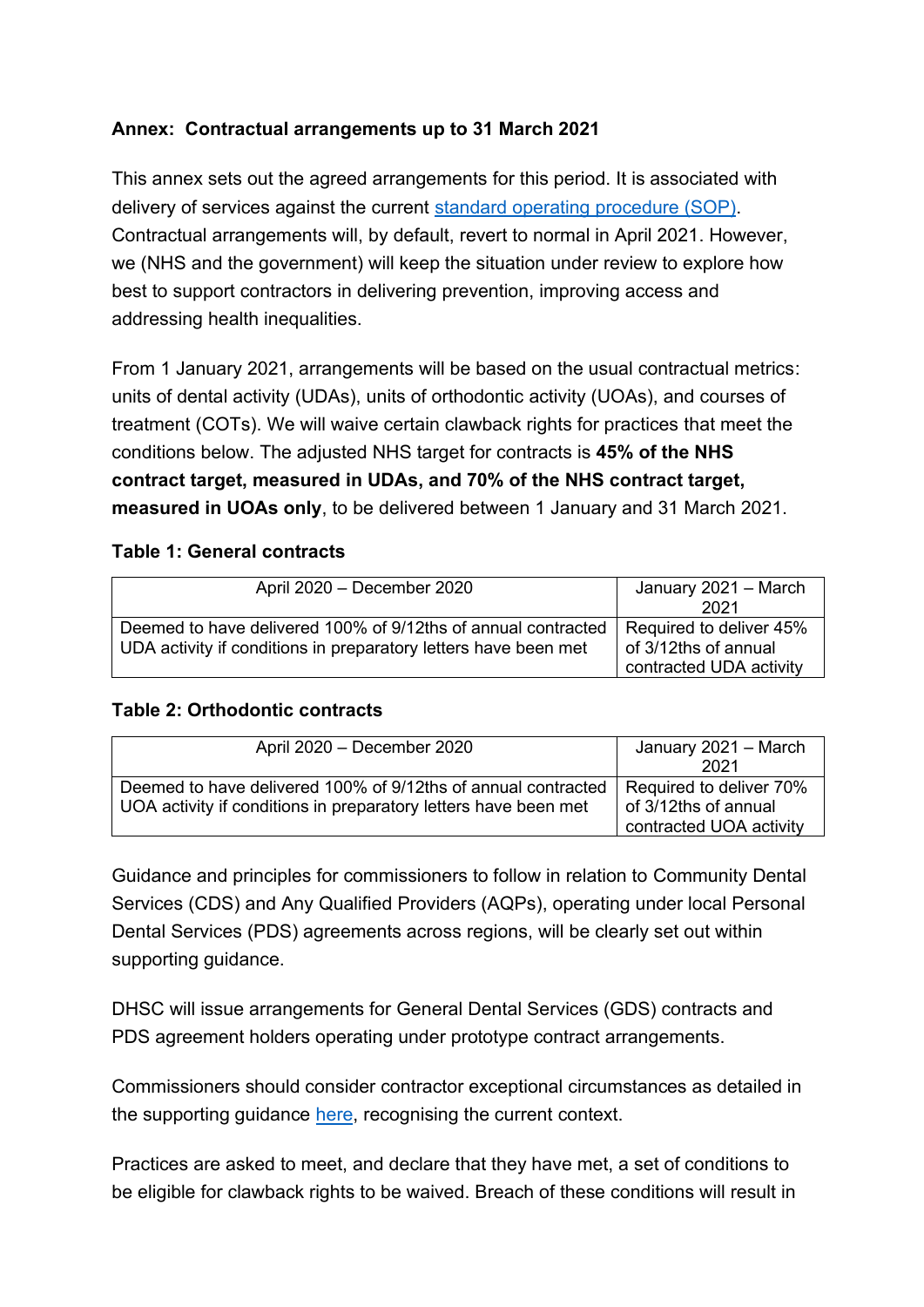the application of the usual contractual arrangements and clawback, instead of any waiver of clawback rights.

We ask practices to make the following commitments:

- Maximise safe throughput to meet as many prioritised needs as possible.
- Remain open and prioritise care for patients who are considered at highest risk of oral disease, in line with the prevailing dental SOP and guidance.
- Use NHS funding to the full for the provision of NHS services. Ensure full compliance to Clause 59 of GDS/PDS contract agreements – that practices will not advise that NHS services are unavailable with a view to gaining their agreement to undergoing the treatment privately
- Continue preventative work (such as confirmation via the FP17 data that best practice prevention advice has been given to patients) and target efforts in a way that will reduce health inequalities (eg by agreeing to see irregular attenders as well as usual patients). This will be auditable by local teams with an expectation that practices will be able to provide evidence of their efforts.
- Prioritise all known and unknown patients to the practice who require urgent dental care if contacted directly or via 111 services, as capacity allows.
- Keep contractual premises open unless otherwise agreed via the regional commissioner.
- Complete and keep under review all staff risk assessments.
- Do not seek any duplicate or superfluous funding from the NHS or other government sources – including furlough or additional sick or parental leave pay that was not used to pay for cover.

# **Urgent dental care centres (UDCs)**

Our regional teams will continue to put in place arrangements as required for urgent dental care through UDCs.

Where – exceptionally – practices are also acting as UDCs and:

- i. they cannot deliver sufficient activity to meet the adjusted target corresponding to delivery of 100% of contractual activity
- ii. the actual level of activity delivered was lower than it would have been were they not acting as a UDC
- iii. they can demonstrate this to their commissioner

commissioners will make allowance for this in reconciling contract values at the end of the year. The commissioner can choose to treat the contractor's delivery as if it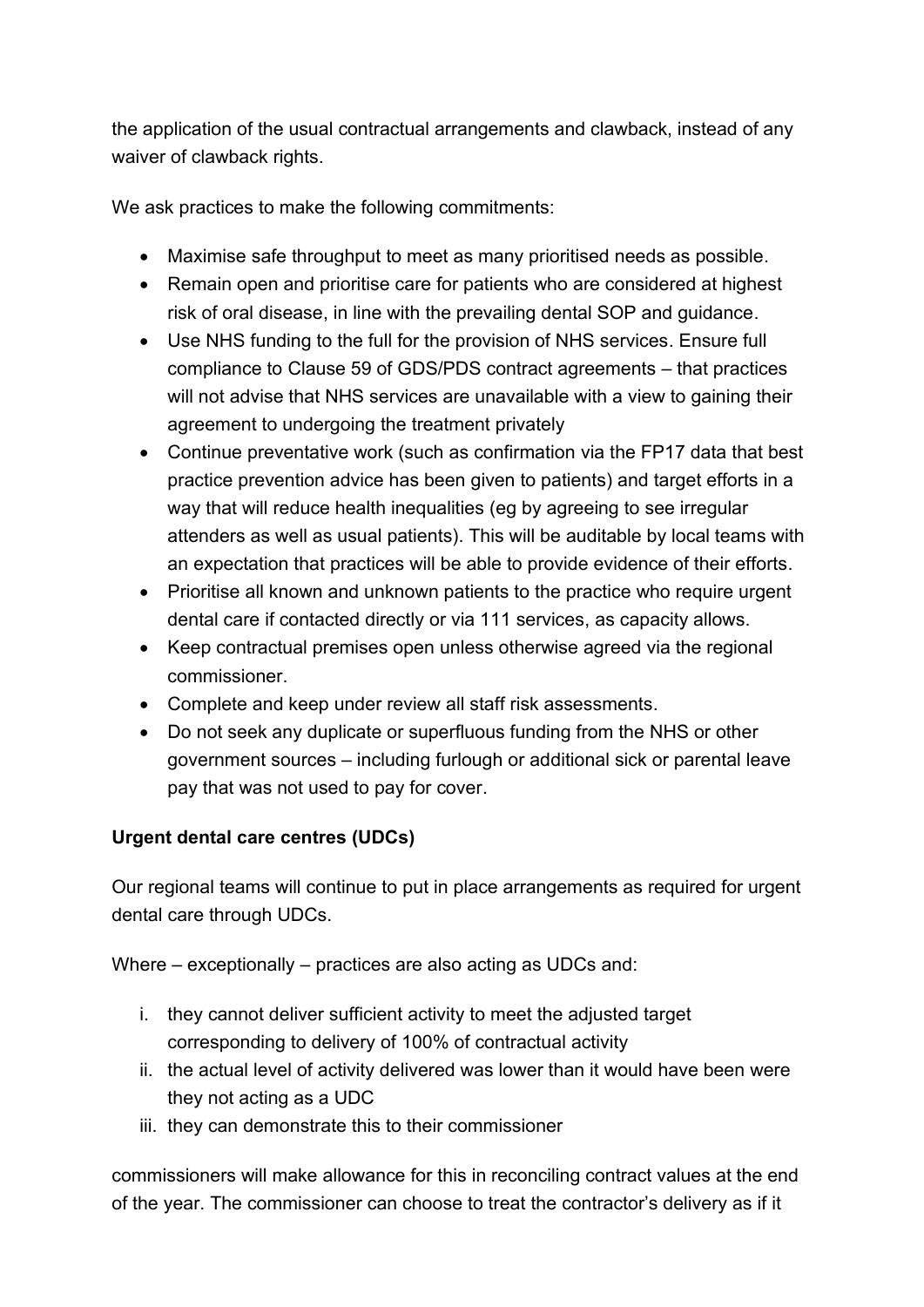were higher than the actual delivered level – up to the amount that the contractor can demonstrate they would have delivered during that period were they not a UDC. This adjusted activity level will then be used for the purposes of contract reconciliation rather than the actual activity level for the periods when the contractor was operating as a UDC. When using the adjusted activity level to calculate the deemed activity level, the deemed activity level will not be set higher than 104% of usual activity during the period that the contractor was a UDC. Adjustments to contracts for variable costs not incurred will continue to be made based on actual activity delivered; not the adjusted figure, nor the deemed delivered figure.

## **Contract reconciliation**

As part of the annual reconciliation process, contractors will be deemed to have delivered 100% of activity in the months January to March 2021 if NHS FP17s/FP17Os completed/delivered between 1 January 2020 and 31 March 2021 are 45% and 70% of usual NHS contracted activity for Quarter 4, for UDAs and UOAs respectively. The arrangements are illustrated in Figure 1:



#### **Figure 1: UDA threshold applicable from January to March 2021**

Where contractors deliver at least 80% of this 45% cumulative activity in January to March (ie at least 36% of contracted activity for this period), we will waive some clawback rights. If a practice delivers X% of activity, where X falls between 36% and 45%, delivery will be deemed to be (X/45)%. For example, if 40.5% of contracted activity in this period is delivered, this will be deemed to be 90% of contracted activity in this period; or, if 43% of usual activity is delivered in this period, 43% / 45% = 95.55% will be deemed to have been delivered.

Where contractors deliver less than 80% of this 45% cumulative activity in January to March (ie less than 36% of contracted activity for this period), contractors will be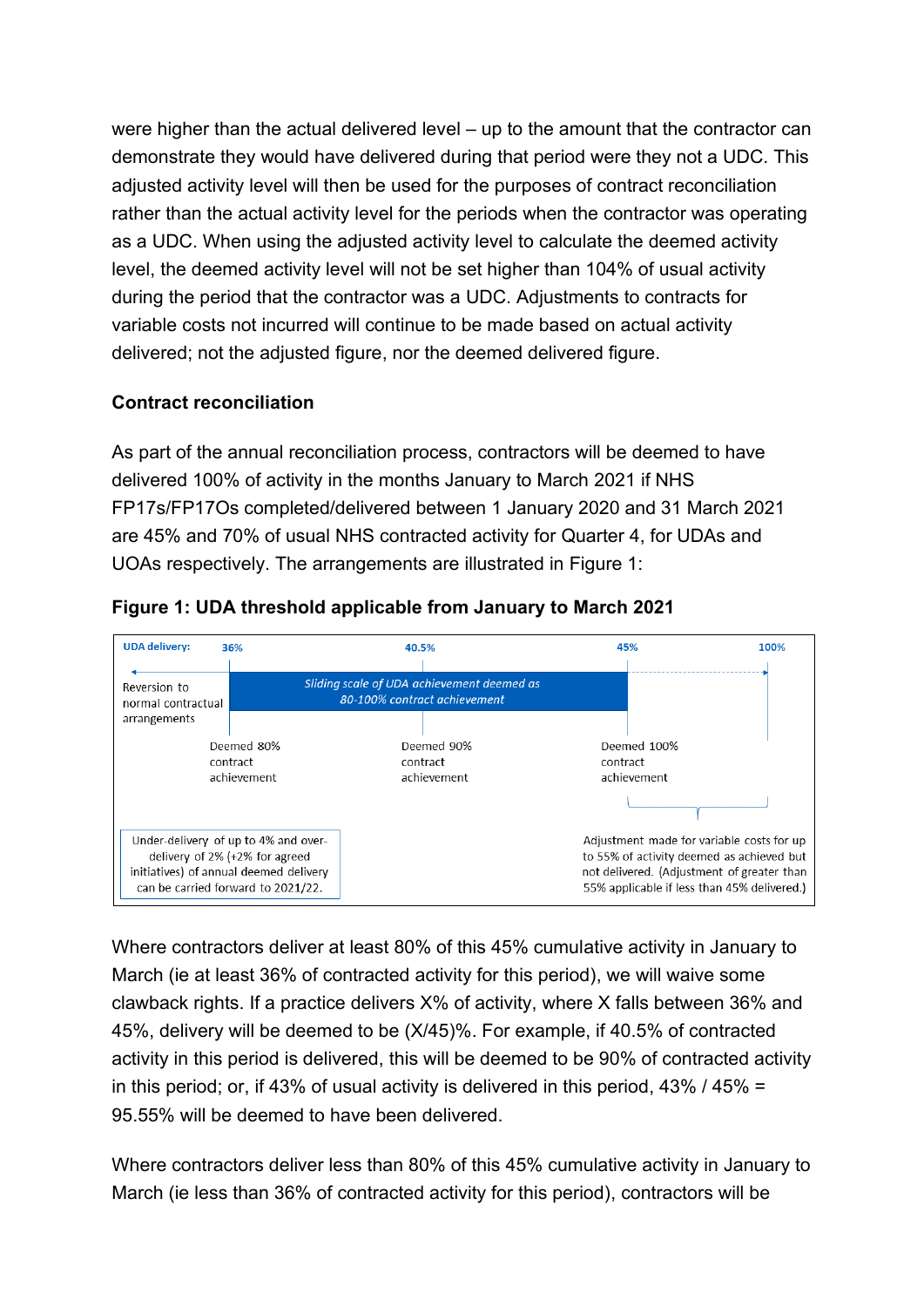deemed to have delivered only the actual activity delivered in the months January to March.

The deemed activity for the final quarter will be added to any deemed activity for the months April to December at 1/12th (8.33%) of their contracted activity per month where conditions in place at that time were met. For example, if 35% of contracted activity is delivered in January to March and all requirements are met in the months April to December, then deemed activity would be:

8.33%<sup>1</sup> x 9 months plus 35% of 8.33%, x 3 months (8.75%) that is:  $(0.833 * 9) + (0.35 * (0.0833 * 3)) = 0.8372 = 83.72%$ 

Usual contractual rules would apply to this annually deemed 83.72% – ie this would be treated as 16.28% under-delivery against the contract.

For the purposes of calculating activity deemed to be delivered, where the conditions in place in those months have been met, no actual activity for the months April to December inclusive will be taken into account in the annual contract reconciliation. Instead the deemed activity levels will be used.

For any period during April to December where the conditions detailed within our letters of the 25 March 2020, 28 May 2020 and [13 July 2020](https://www.england.nhs.uk/coronavirus/wp-content/uploads/sites/52/2020/03/C0603-Dental-preparedness-letter_July-2020.pdf) were not met, the normal contractual arrangements will apply and only actual activity will be counted in any month where those conditions were not met.

Usual contractual rules are applied to activity deemed to have been delivered in the year as calculated. For example, if 95% of activity is deemed to have been delivered in the year, 5% of activity will be clawed back.

The arrangements for UOAs will apply as described above but the thresholds are different, reflecting differences in the nature of these courses of treatment and current activity levels. These are shown in Figure 2.

 $1100\%/12$  months to give 8.33% a month.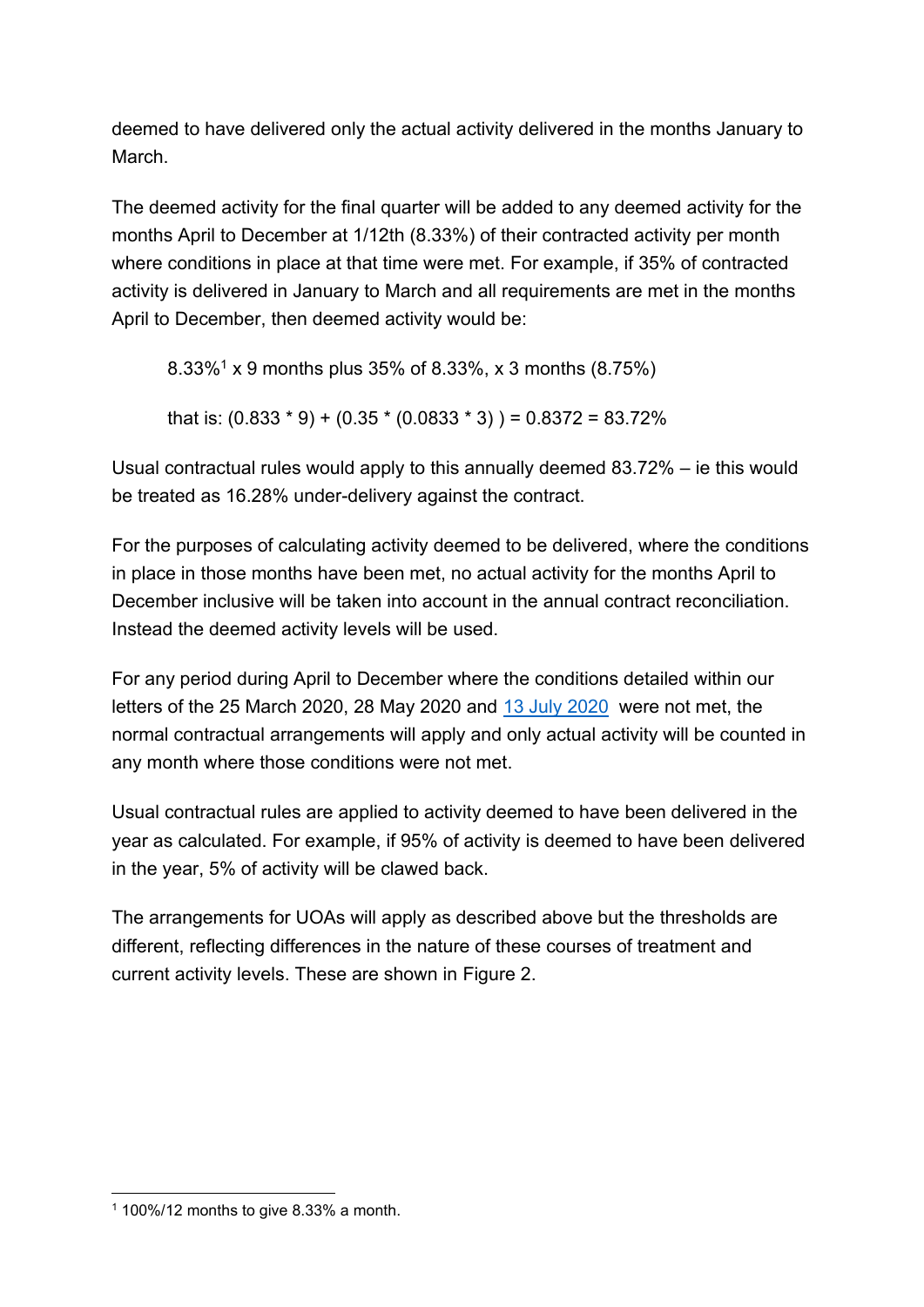

# **Figure 2: UOA threshold applicable from January to March 2021**

# **Adjustments for variable costs and PPE**

Abatements for variable costs in April to June communicated in our letter of [13 July](https://www.england.nhs.uk/coronavirus/wp-content/uploads/sites/52/2020/03/C0603-Dental-preparedness-letter_July-2020.pdf)  [2020](https://www.england.nhs.uk/coronavirus/wp-content/uploads/sites/52/2020/03/C0603-Dental-preparedness-letter_July-2020.pdf) remain in place for those months, reflecting the costs not incurred while practices were closed.

When practices reopened, as required by the [13 July 2020](https://www.england.nhs.uk/coronavirus/wp-content/uploads/sites/52/2020/03/C0603-Dental-preparedness-letter_July-2020.pdf) letter, they received the full value of the contract, with no adjustment for variable costs, in recognition of the increased costs of PPE they would incur.

PPE is now available to practices via the government [PPE portal.](https://nhs-ppe.co.uk/customer/authentication) As a result, from January to March 2021 there will again be an adjustment to contract value for variable costs not incurred, at the same rate of 16.75%.

For a practice that has delivered 45% of contracted activity, the 16.75% adjustment will be applied to the 55% which is deemed as delivered, but which has not actually been delivered. If a practice delivers 60% of activity, the adjustment only applies to the 40% which is deemed delivered but not actually delivered. This adjustment will be dealt with as part of the end of year reconciliation.

Where clawback or carryover applies, there will not also be an additional adjustment for variable costs for any activity that is clawed back in full or required to be carried over in full.

**Example 1:** Practice 1 delivers 35% of usual activity from January to March and met all conditions from April to December. Its deemed annual activity is 83.72%, as in the